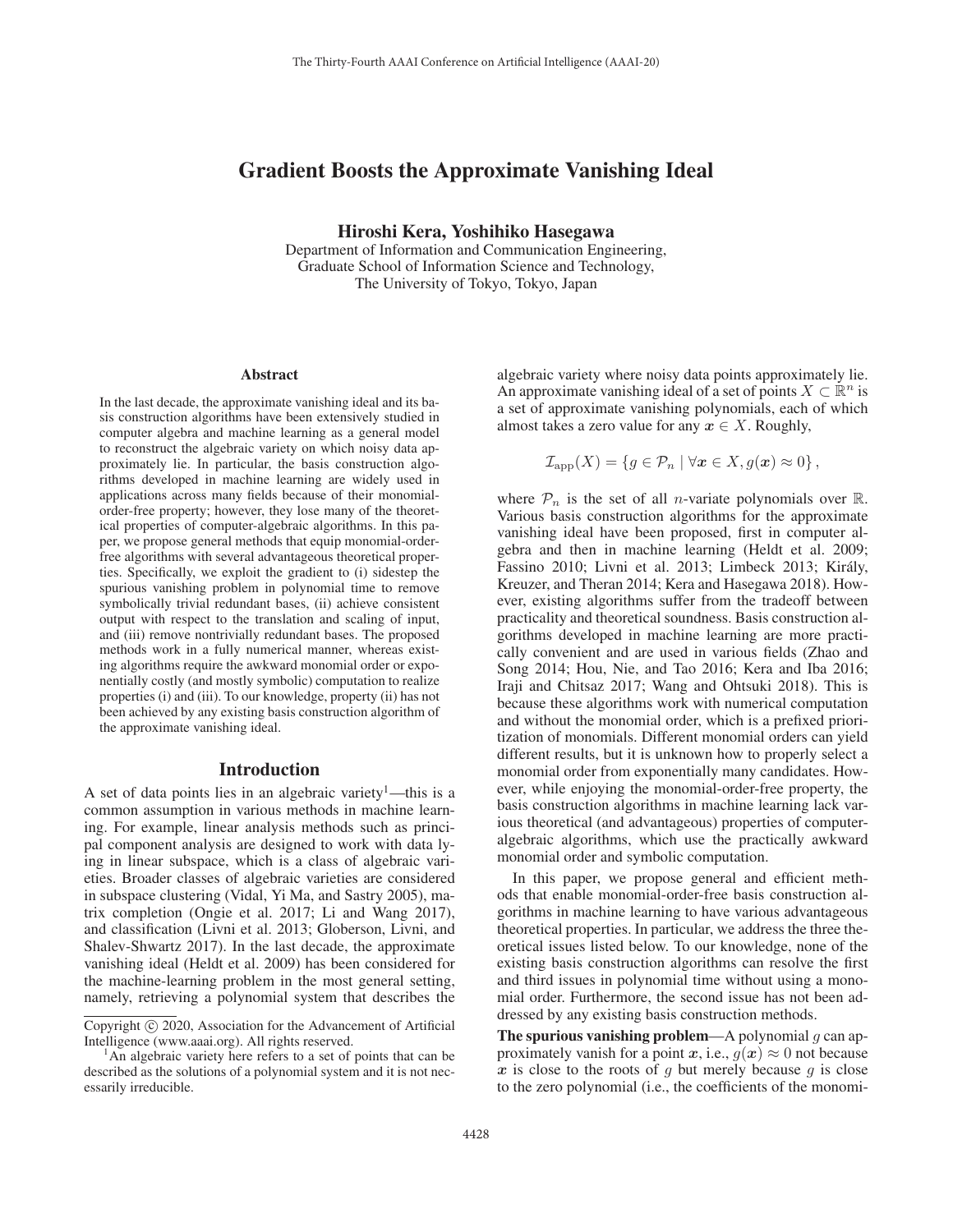als in g are all small)<sup>2</sup>. To sidestep this, g needs to be normalized by some scale. However, intuitive coefficient normalization is exponentially costly for monomial-order-free algorithms (Kera and Hasegawa 2019).

Inconsistency of output with respect to the translation and scaling of input—Given translated or scaled data, the output of the basis construction can drastically change in terms of the number of polynomials and their nonlinearity, regardless of how well the parameter is chosen. This contradicts the intuition that the intrinsic structure of an algebraic variety does not change by a translation or scaling on data.

Redundancy in the basis set—The output basis set can contain polynomials that are redundant because they can be generated by other lower-degree polynomials<sup>3</sup>. Determining the redundancy usually needs exponentially costly symbolic procedures and is also unreliable in our approximate setting.

To efficiently address these issues without symbolic computation, we exploit the gradient of the polynomials at the input points, which has been rarely considered in the relevant literature. The advantages of this approach are that (i) gradient can be efficiently and exactly computed in our setting without differentiation and (ii) it provides some information on the symbolic structure of and symbolic relations between polynomials in a numerical manner.

In summary, we propose fully numerical methods for monomial-order-free algorithms to retain two theoretical properties of computer-algebraic algorithms and gain one new advantageous property. Hence, we exploit the gradient to address the aforementioned three fundamental issues as follows.

- We propose gradient normalization to resolve the spurious vanishing problem. A polynomial is normalized by the norm of its gradients at the input points. This approach is based on the intuition that polynomials close to the zero polynomial have a small norm for the gradients at all locations. A rigorous theoretical analysis shows its validity.
- We prove that by introducing gradient normalization, a standard basis construction algorithm can equip a sort of invariance to transformations (scaling and translation) of input data points. The number of basis polynomials at each degree is the same before and after the transformation and the change of each basis polynomial is analytically presented.
- We propose a basis reduction method that considers the linear dependency of gradients between polynomials and removes redundant ones from a basis set without symbolic operations.

# Related Work

Based on a classical basis construction algorithm for noisefree points (Möller and Buchberger 1982; Kehrein and

Kreuzer 2006), most algorithms of the approximate vanishing ideal in computer algebra efficiently sidestep the issues with the spurious vanishing problem and basis set redundancy using the monomial order and symbolic computation. To our knowledge, there are two algorithms that work without the monomial order in computer algebra (Sauer 2007; Hashemi, Kreuzer, and Pourkhajouei 2019), but both require exponential-time procedures. Although the gradient has been rarely considered in the basis construction of the (approximate) vanishing ideal, Fassino (2010) used the gradient during basis construction to check whether a given polynomial exactly vanishes after slightly perturbing given points. Vidal, Yi Ma, and Sastry et al. (2005) considered a union of subspaces for clustering, where the gradient at some points are used to estimate the dimension of each subspace where a cluster lies. Both of these works use the gradient for purposes that are totally different from ours. The closest work to ours is (Fassino and Torrente 2013), which proposes an algorithm to compute an approximate vanishing polynomial of low degree based on the geometrical distance using the gradient. However, their algorithm does not compute a basis set but only provide a single approximate vanishing polynomial. Furthermore, the computation relies on the monomial order and coefficient normalization.

# **Preliminaries**

Throughout the paper, a polynomial is represented as  $h$  without arguments and  $h(x) \in \mathbb{R}$  denotes the evaluation of h at a point *x*.

### From polynomials to evaluation vectors

Definition 1 (Vanishing Ideal). *Given a set of* n*dimensional points* X*, the vanishing ideal of* X *is a set of* n*-variate polynomials that take a zero value, (i.e., vanish) for any point in* X*. Formally,*

$$
\mathcal{I}(X) = \{ g \in \mathcal{P}_n \mid \forall x \in X, g(x) = 0 \}.
$$

Definition 2 (Evaluation vector and evaluation matrix). *Given a set of points*  $X = \{x_1, x_2, ..., x_{|X|}\}$ *, the evaluation vector of a polynomial* h *is defined as follows:*

$$
h(X) = (h(\boldsymbol{x}_1) \quad h(\boldsymbol{x}_2) \quad \cdots \quad h(\boldsymbol{x}_{|X|}))^{\top} \in \mathbb{R}^{|X|},
$$

*where* |·| *denotes the cardinality of a set. For a set of polynomials*  $H = \{h_1, h_2, \ldots, h_{|H|}\}$ , *its evaluation matrix is*  $H(X)=(h_1(X) h_2(X) \cdots h_{|H|}(X)) \in \mathbb{R}^{|X| \times |H|}.$ 

Definition 3 ( $\epsilon$ -vanishing polynomial). *A polynomial g is an*  $\epsilon$ -vanishing polynomial for a set of points  $X$  if  $||g(X)|| \leq \epsilon$ , *where*  $\|\cdot\|$  *denotes the Euclidean norm; otherwise, g is an* -*-nonvanishing polynomial.*

As Definition 1 indicates, we are only interested in the evaluation values of polynomials for the given set of points  $X$ . Hence, a polynomial  $h$  can be represented by its evaluation vector  $h(X)$ . As a consequence, the product and weighted sum of polynomials become linear algebra operations. Let us consider a set of polynomials  $H = \{h_1, h_2, ..., h_{|H|}\}.$  A product of  $h_1, h_2 \in H$  becomes  $h_1(X) \odot h_2(X)$ , where  $\odot$  denotes the entry-wise

<sup>&</sup>lt;sup>2</sup>For example, a univariate polynomial  $g = x^2 - 1$  approxi-<br>rely vanishes only for points close to its roots  $x = \pm 1$ . Howmately vanishes only for points close to its roots  $x = \pm 1$ . However, once q is scaled to kq by a small nonzero  $k \in \mathbb{R}$ , then kq can approximately vanish for points far from its roots. A simple remedy is to normalize  $kq$  as  $kq/\sqrt{2}k$  using the coefficients.

<sup>&</sup>lt;sup>3</sup>For example, a polynomial gh is unnecessary if g is included in the basis set.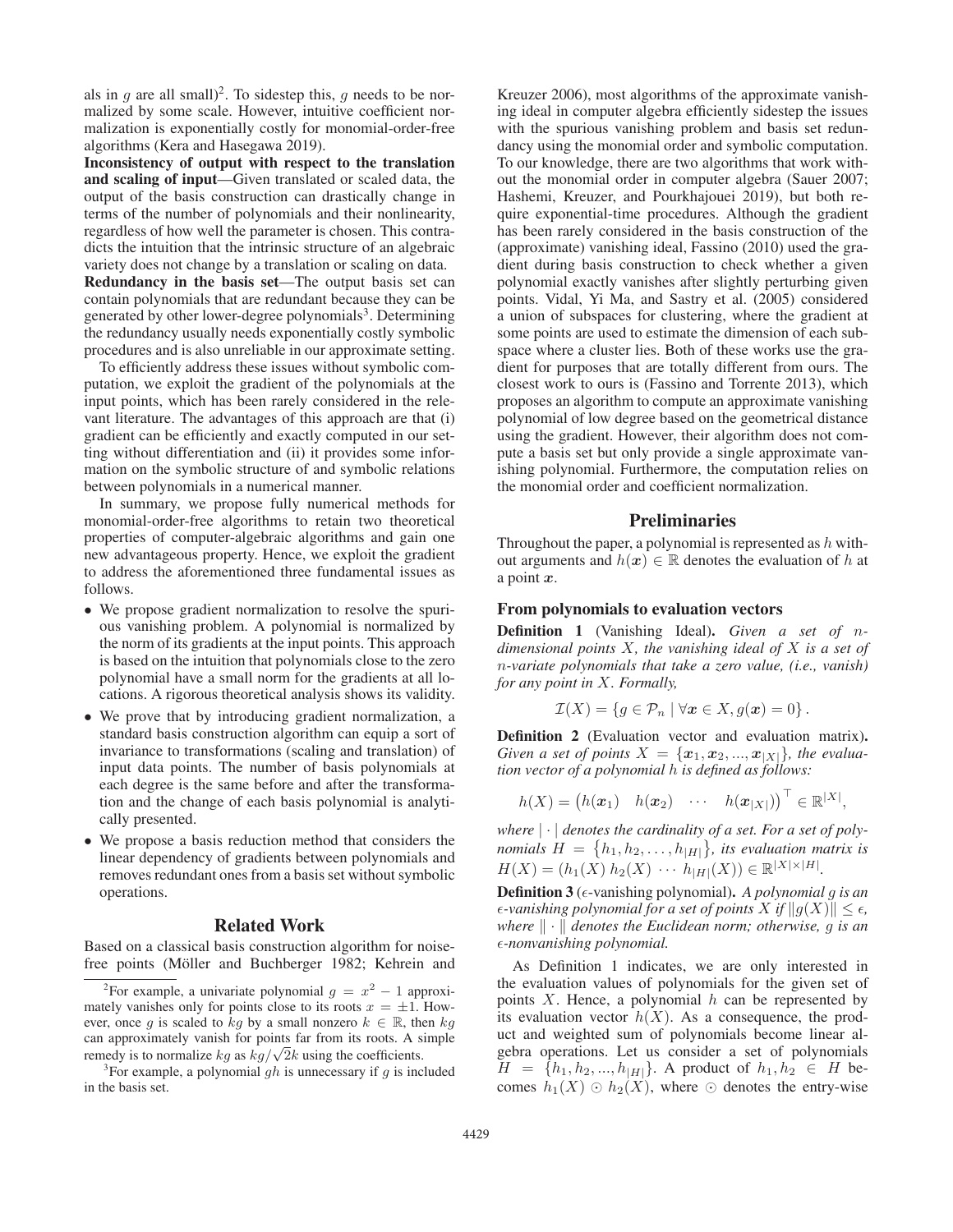product. A weighted sum  $\sum_{i=1}^{|X|} w_i h_i$ , where  $w_i \in \mathbb{R}$ , becomes  $\sum_{i=1}^{|H|} w_i h_i(X)$ . The weighted sum of polynomials is an important building block in the following discussion is an important building block in the following discussion. For convenience of notation, we define a special product between a polynomial set and a vector as  $Hw := \sum_{i=1}^{|H|} w_i h_i$ ,<br>where  $w_i$  is the *i*-th ontage of  $w_i \in \mathbb{R}^{|H|}$ . Similarly, we where  $w_i$  is the *i*-th entry of  $w \in \mathbb{R}^{|H|}$ . Similarly, we denote the product between a polynomial set H and a denote the product between a polynomial set  $H$  and a matrix  $W = (\mathbf{w}_1 \ \mathbf{w}_2 \ \cdots \ \mathbf{w}_s) \in \mathbb{R}^{|H| \times s}$  as  $HW :=$  ${Hw_1, Hw_2, ..., Hw_s}$ . Note that  $(Hw)(X) = H(X)w$ and  $(HW)(X) = H(X)W$ . We consider a set of polynomials that is *spanned* by a set  $F$  of nonvanishing polynomials or *generated* by a set G of vanishing polynomials. We denote the former as  $\text{span}(F) = \{ \sum_{f \in F} a_f f \mid a_f \in \mathbb{R} \}$  and<br>the latter as  $\langle G \rangle = \{ \sum_{h} a_h \mid h \in \mathbb{Z} \}$ the latter as  $\langle G \rangle = \{ \sum_{g \in G} h_g g \mid h_g \in \mathcal{P}_n \}.$ 

# Simple Basis Construction Algorithm

Our idea of using the gradient is general enough to be integrated with existing monomial-order-free algorithms. However, to avoid a unnecessarily abstract discussion, we focus on the Simple Basis Construction (SBC) algorithm (Kera and Hasegawa 2019), which was proposed by (Kera and Hasegawa 2019) based on Vanishing Component Analysis (VCA; Livni et al. 2013). Most monomial-order-free algorithms can be discussed using SBC; thus, the following discussion is sufficiently general.

The input to SBC is a set of points  $X \subset \mathbb{R}^n$  and error tolerance  $\epsilon \geq 0$ . SBC outputs a basis set G of  $\epsilon$ -vanishing polynomials and a basis set of  $\epsilon$ -nonvanishing polynomials F. We later discuss the conditions that  $G$  and  $F$  are required to satisfy (cf., Theorem 1). SBC proceeds from degree-0 polynomials to those of higher degree. At each degree  $t$ , a set of degree-t  $\epsilon$ -vanishing polynomials  $G_t$  and a set of degree-t  $\epsilon$ -nonvanishing polynomials  $F_t$  are generated. We use no  $\epsilon$ -nonvanishing polynomials  $F_t$  are generated. We use notations  $F^t = \bigcup_{\tau=0}^t F_\tau$  and  $G^t = \bigcup_{\tau=0}^t G_\tau$ . For  $t = 0$ ,  $F_0 = \{m\}$  and  $G_0 = \emptyset$ , where  $m \neq 0$  is a constant polynomial. At each degree  $t \geq 1$ , the following procedures (Step 1, Step 2, and Step 3) are conducted<sup>4</sup>.

Step 1: Generate a set of candidate polynomials Precandidate polynomials of degree  $t$  for  $t > 1$  are generated by multiplying nonvanishing polynomials across  $F_1$  and  $F_{t-1}$ .

$$
C_t^{\text{pre}} = \{ pq \mid p \in F_1, q \in F_{t-1} \}.
$$

At  $t = 1$ ,  $C_1^{\text{pre}} = \{x_1, x_2, ..., x_n\}$ , where  $x_k$  are variables.<br>The candidate basis is then generated through the orthogo The candidate basis is then generated through the orthogonalization.

$$
C_t = C_t^{\text{pre}} - F^{t-1} F^{t-1}(X)^\dagger C_t^{\text{pre}}(X), \tag{1}
$$

where  $\cdot^{\dagger}$  is the pseudo-inverse of a matrix.

Step 2: Solve a generalized eigenvalue problem We solve the following generalized eigenvalue problem:

$$
C_t(X)^\top C_t(X)V = \mathfrak{N}(C_t)V\Lambda,\tag{2}
$$

where a matrix  $V$  that has generalized eigenvectors  $v_1, v_2, ..., v_{|C_t|}$  for its columns,  $\Lambda$  is a diagonal matrix with generalized eigenvalues  $\lambda_1, \lambda_2, ..., \lambda_{|C_t|}$  along its diagonal, and  $\mathfrak{N}(C_t) \in \mathbb{R}^{|C_t| \times |C_t|}$  is the normalization matrix, which will soon be introduced.

Step 3: Construct sets of basis polynomials Basis polynomials are generated by linearly combining polynomials in  $C_t$  with  $\{v_1, v_2, ..., v_{|C_t|}\}.$ 

$$
G_t = \{ C_t \mathbf{v}_i \mid \sqrt{\lambda_i} \le \epsilon \},
$$
  

$$
F_t = \{ C_t \mathbf{v}_i \mid \sqrt{\lambda_i} > \epsilon \}.
$$

If  $|F_t| = 0$ , the algorithm terminates with output  $G = G^t$ and  $F = F^t$ .

Remark 1. *At* Step 1*, Eq. (1) makes the column space of*  $C_t(X)$  *orthogonal to that of*  $F^{t-1}(X)$ *. The aim is to fo-*<br>*our on the subgrass* of  $\mathbb{R}^{|X|}$  that square he granued by the *cus on the subspace of*  $\mathbb{R}^{|X|}$  *that cannot be spanned by the evaluation vectors of polynomials of degree less than* t*.*

**Remark 2.** At Step 3, a polynomial  $C_t v_i$  is classified as **Remark 2.** At step 3, a polynomial  $C_t v_i$  is classified as<br>an e-vanishing polynomial if  $\sqrt{\lambda_i} \leq \epsilon$  because  $\sqrt{\lambda_i}$  equals<br>the extent of vanishing of  $C_v v_i$ , Actually *the extent of vanishing of*  $C_t v_i$ *. Actually,* 

$$
||(C_t\boldsymbol{v}_i)(X)|| = \sqrt{\boldsymbol{v}_i^{\top} C_t(X)^{\top} C_t(X)\boldsymbol{v}_i} = \sqrt{\lambda_i}.
$$

At Step 2, we have a normalization matrix  $\mathfrak{N}(C_t) \in$  $\mathbb{R}^{|C_t| \times |C_t|}$  to resolve the spurious vanishing problem (Kera and Hasegawa 2019). For the coefficient normalization, the coefficient vector<sup>5</sup> of  $c_i$  is denoted by  $\mathfrak{n}_{c}(c_i)$ , and the  $(i, j)$ th entry of  $\mathfrak{N}(C_t)$  is  $\mathfrak{n}_c(c_i)^\top \mathfrak{n}_c(c_j)$ . Solving the generalized eigenvalue problem Eq. (2) with this normalization matrix leads to polynomials  $C_t v_1, ..., C_t v_{|C_t|}$  at Step 3, which are normalized with respect to their coefficient vectors, i.e.,  $\forall i, ||\mathfrak{n}_{c}(C_{t}v_{i})|| = 1$ . Instead of  $\mathfrak{n}_{c}$ , we can also define the normalization matrix from another mapping as long as it satisfies some requirements (Kera and Hasegawa 2019). Later, we propose a novel mapping  $\mathfrak{n}_{g}$ , which is based on the gradient of a given polynomial. Although this mapping only satisfy the relaxed version of the requirements, we show that the same guarantee for the SBC output (Theorem 2 in Kera and Hasegawa 2019) can still be stated with these relaxed requirements (see the supplementary material for proof).

Theorem 1. *Let* n *be a valid normalization mapping for SBC (cf., Definition 4). When SBC with*  $\mathfrak{n}$  *runs with*  $\epsilon = 0$ *for a set of points* X*, the output basis sets* G *and* F *satisfy the following.*

- *Any vanishing polynomial*  $g \in \mathcal{I}(X)$  *can be generated by*  $G,$  *i.e.*,  $g \in \langle G \rangle$ .
- Any polynomial h can be represented by  $h = f' + g'$ , *where*  $f' \in \text{span}(F)$  *and*  $g' \in \langle G \rangle$ *.*
- For any *t*, any degree-t vanishing polynomial  $g \in \mathcal{I}(X)$ *can be generated by*  $G^t$ *, i.e.,*  $g \in \langle G^t \rangle$ *.*
- *For any* t*, any degree-*t *polynomial* h *can be represented by*  $h = f' + g'$ , where  $f' \in \text{span}(F^t)$  and  $g' \in \langle G^t \rangle$ .

<sup>&</sup>lt;sup>4</sup>For ease of understanding, we describe the procedures in the form of symbolic computation, but these can be numerically implemented (i.e., by matrix-vector calculations)

<sup>&</sup>lt;sup>5</sup>The coefficient vector of a polynomial is defined as a vector that lists the coefficients of the monomials of the polynomial. For instance, a degree-3 univariate polynomial  $q = 1 - x + 2x^3$  has the coefficient vector  $(1, -1, 0, 2)$ <sup> $\perp$ </sup>.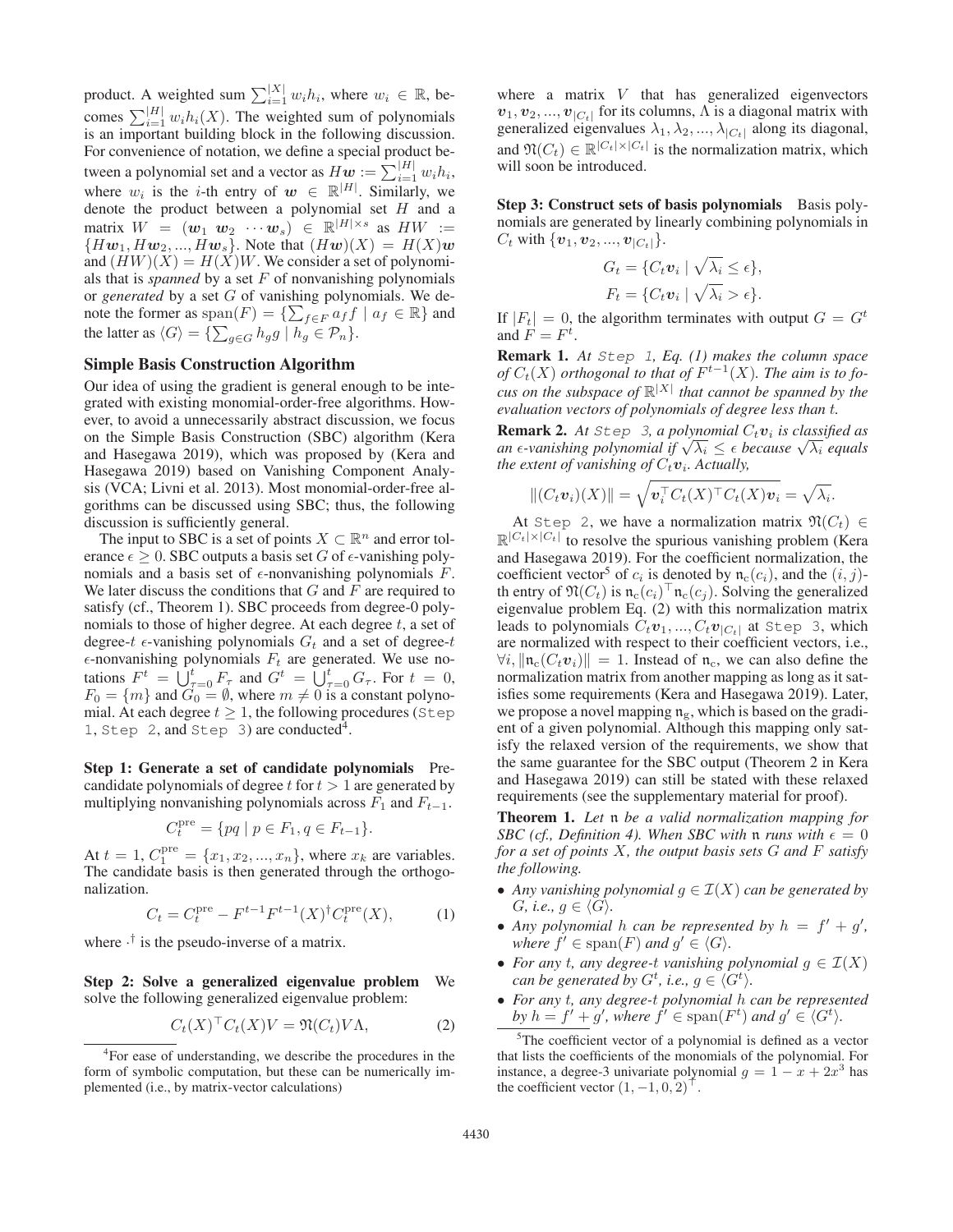# Proposed Method

In the literature on the vanishing ideal, polynomials are represented by their evaluation vectors at an input set of points X. However, two vanishing polynomials, say  $g_1$  and  $g_2$ , share identical evaluation vectors  $g_1(X) = g_2(X) = 0$ , and thus any information about their symbolic forms cannot be inferred from these vectors. In this paper, we propose to use the gradient as a key tool to deal with polynomials in a fully numerical way. Specifically, given a polynomial  $h$ , we consider the evaluation of its partial derivatives  $\nabla h := {\partial h/\partial x_1, \partial h/\partial x_2, \cdots, \partial h/\partial x_n}$  at the given set of data points  $X \subset \mathbb{R}^n$ ; that is, from the definition of the evaluation matrix, we consider

$$
\nabla h(X) = \begin{pmatrix} \frac{\partial h}{\partial x_1}(X) & \frac{\partial h}{\partial x_2}(X) & \cdots & \frac{\partial h}{\partial x_n}(X) \end{pmatrix},
$$

which can be efficiently and exactly calculated without differentiation by taking advantage of the iterative framework of the basis construction. Interestingly, one can infer the symbolic structure of a vanishing polynomial  $g$  from  $\nabla g(X)$ . For example, if  $(\partial g/\partial x_k)(X) \approx 0$ , then the variable  $x_k$  is unlikely to be dominant in g; if  $(\partial g / \partial x_k)(X) \approx 0$ for all  $k$ , then  $g$  can be close to the zero polynomial. One may argue that a nonzero vanishing polynomial  $g$  can take  $\nabla g(X) = O$ . However, such g is revealed to be *redundant* in the basis set, and thus it can be excluded from our consideration (cf., Lemmas 1 and 2). Next, we ask whether any symbolic relation between vanishing polynomials  $g_1$  and  $g_2$ is reflected in the relation between  $\nabla g_1(X)$  and  $\nabla g_2(X)$ . The answer is yes; if  $g_2$  is a polynomial multiple of  $g_1$ , i.e.,  $g_2 = g_1 h$  for some  $h \in \mathcal{P}_n$ , then for any  $x \in X$ ,  $\nabla g_1(x)$ and  $\nabla g_2(x)$  are identical up to a constant scale. A more general symbolic relation between polynomials is discussed in Conjecture 1. The proofs of our claims are provided in the supplementary material for reasons of space.

# Gradient normalization for the spurious vanishing problem

The spurious vanishing problem is resolved by normalizing polynomials for some scale. Here, we propose gradient normalization, which normalizes polynomials using the norm of their gradient. Specifically, a polynomial  $h$  is normalized with the norm of the vector

$$
\mathfrak{n}_{\mathbf{g}}(h;X) = \text{vec}(\nabla h(X)) \in \mathbb{R}^{|X|n},\tag{3}
$$

where  $\text{vec}(\cdot)$  denotes the vectorization of a given matrix. We refer to the norm  $\|\mathfrak{n}_{g}(h; X)\|$  as the gradient norm of h. By solving Eq.  $(2)$  in Step 2, the basis polynomials of vanishing polynomials and nonvanishing polynomials (say, h) are normalized such that  $\|\mathfrak{n}_{g}(h; X)\| = 1$ . Conceptually, this rescales  $h$  with respect to the gradient norm as  $h/\|\mathfrak{n}_{g}(h; X)\|$ , but in an optimal way (Kera and Hasegawa 2019). The gradient normalization is superior to the coefficient normalization in terms of computational cost; the former works in polynomial time complexity (cf., Proposition 2) and the latter requires exponential time complexity. SBC using  $\mathfrak{n}_{g}$  (SBC- $\mathfrak{n}_{g}$ ) set m of  $F_0 = \{m\}$  to the mean absolute value of X for consistency.

The gradient normalization is based on a shift in thinking on "being close to the zero polynomial". Traditionally, the closeness was measured based on the coefficients polynomials with small coefficients are considered close to the zero polynomial. On the other hand, the gradient normalization is based on the gradient norm; that is, if the gradient of a polynomial has a small norm at all the given points, then the polynomial is considered close to the zero polynomial.

A natural concern about the gradient normalization is that the gradient norm  $\|\mathfrak{n}_{g}(h; X)\|$  can be equal to zero even for a nonzero polynomial  $h$ . In other words, what if all partial derivatives  $\partial h / \partial x_k$  are vanishing for X, i.e.,  $(\partial h/\partial x_k)(X) = 0$ ? Solving the generalized eigenvalue problem Eq. (2) only provides polynomials with the nonzero gradient norm. Is it sufficient for basis construction to only collect such polynomials? The following two lemmas answer this question affirmatively.

**Lemma 1.** *Suppose that*  $G^t \subset \mathcal{P}_n$  *is a basis set of vanishing polynomials of degree at most* t *for a set of points* X *such that for any*  $\widetilde{g} \in \mathcal{I}(X)$  *of degree at most*  $t$ ,  $\widetilde{g} \in \langle G^t \rangle$ *. Then,*<br>*for any*  $\in \mathcal{I}(X)$  *of degree at most*  $t \in \{0, \{2\}, \{2\}, \{X\}$ *for any*  $g \in \mathcal{I}(X)$  *of degree*  $t + 1$ *, if*  $(\partial g / \partial x_k)(X) = 0$  *for all*  $k = 1, 2, ..., n$ *, then*  $g \in \langle G^t \rangle$ *.* 

**Lemma 2.** *Suppose that*  $F^t \subset \mathcal{P}_n$  *is a basis set of nonvanishing polynomials of degree at most* t *for a set of points* X *such that for the evaluation vector* f (X) *of any nonvanishing polynomial*  $f$  *of degree at most*  $t$ *,*  $f(X) \in$  $\mathrm{span}(F^t(X))$ *. Then, for any nonvanishing polynomial*  $f \in$  $\mathcal{P}_n$  *of degree*  $t + 1$ *, if*  $(\partial f / \partial x_k)(X) = 0$  *for all*  $k = 1, 2, ..., n$ *, then*  $f(X) \in span(F^t(X))$ *.* 

These two lemmas imply that we do not need polynomials with zero gradient norms for constructing basis sets because these polynomials can be described by basis polynomials of lower degrees. Therefore, it is valid to use  $\mathfrak{n}_{g}$  for the normalization in SBC. Formally, we define the validity of the normalization mapping for a basis construction as follows.

Definition 4 (Valid normalization mapping for A). *Let* n :  $P_n \to \mathbb{R}^{\ell}$  be a mapping that satisfies the following.

- n *is a linear mapping, i.e.*,  $n(ah_1 + bh_2) = an(h_1) +$  $b_n(h_2)$ *, for any*  $a, b \in \mathbb{R}$  *and any*  $h_1, h_2 \in \mathcal{P}_n$ *.*
- *The dot product is defined between normalization components; that is,*  $\langle \mathfrak{n}(h_1), \mathfrak{n}(h_2) \rangle$  *is defined for any*  $h_1, h_2 \in$  $\mathcal{P}_n$ .
- *In a basis construction algorithm* A*,* n(h) *takes the zero value only for polynomials that can be generated by basis polynomials of lower degrees.*

*Then,* n *is a valid normalization mapping for* A*, and* n(h) *is called the normalization component of* h*.*

As the third condition implies, this definition is dependent on the algorithm  $A$ . The third condition is the relaxed condition of that in (Kera and Hasegawa 2019), where  $\mathfrak{n}(h)$  is required to take a zero value if and only if  $h$  is the zero polynomial. Now, we can readily show that  $n_g$  is a valid normalization mapping for SBC.

**Theorem 2.** The mapping  $\mathfrak{n}_{g}$  of Eq. (3) is a valid normal*ization mapping for SBC.*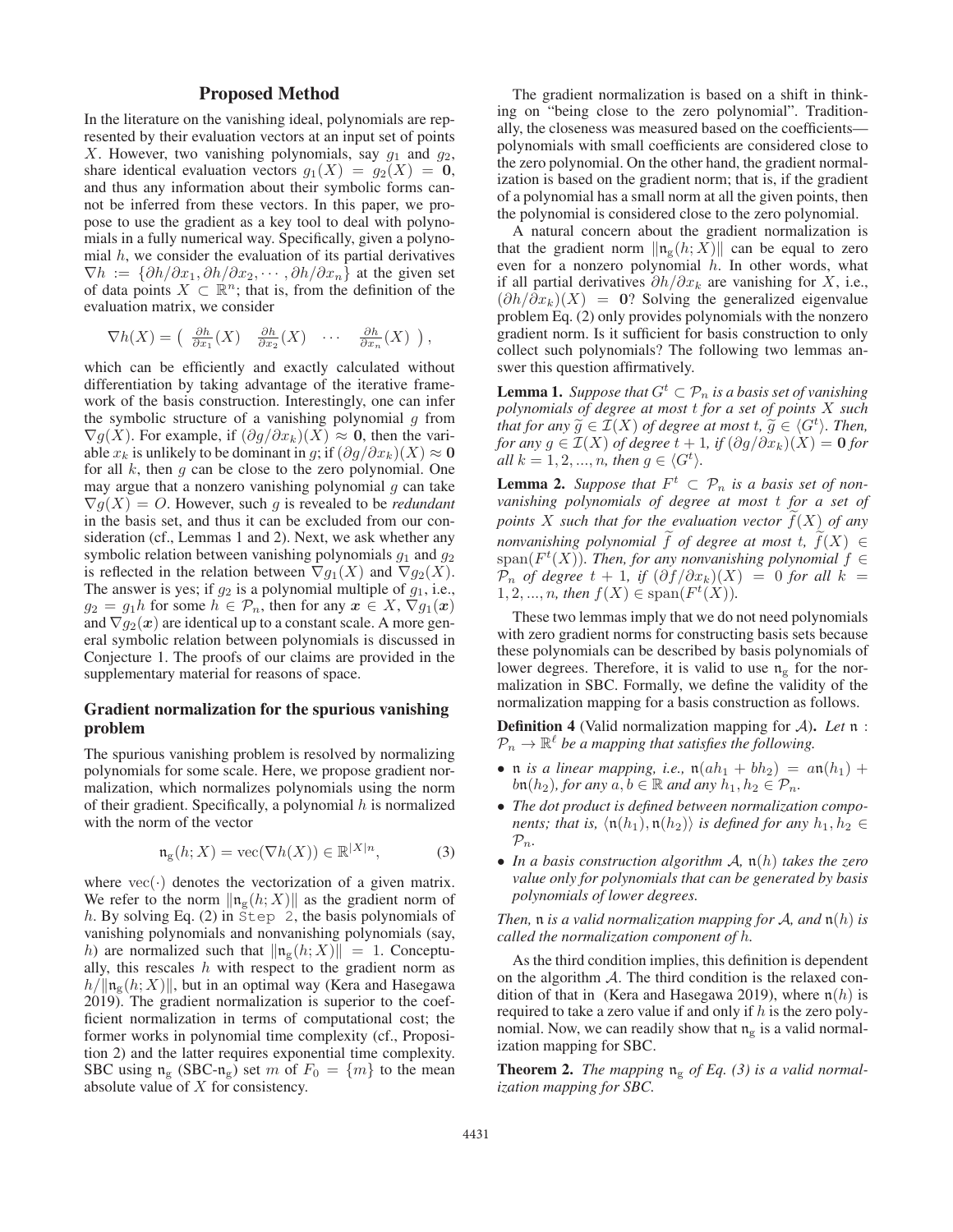We emphasize that gradient normalization is essentially different from coefficient normalization because it is a datadependent normalization. The following proposition holds thanks to this data-dependent nature, which argues for consistency in the output of SBC- $n<sub>g</sub>$  with respect to a translation or scaling of the input data points.

Proposition 1. *Suppose SBC-*n<sup>g</sup> *outputs* (G, F) *for input*  $(X, \epsilon)$ ,  $(G, F)$  *for input*  $(X - b, \epsilon)$ *, and*  $(G, F)$  *for input*  $(\alpha X, |\alpha|\epsilon)$ , where  $X - b$  denotes the translation of each *point in*  $X$  *by*  $\mathbf{b}$  *and*  $\alpha X$  *denotes the scaling*  $b$ *y*  $\alpha \neq 0$ *.* 

- G, G *, and* G *have exactly the same number of basis polynomials at each degree.*
- F, F *, and* F *have exactly the same number of basis polynomials at each degree.*
- Any pair of the corresponding polynomials  $h \in G \cup F$ *and*  $h \text{ } \in G \cup F$  *satisfies*  $h(x_1, x_2, ..., x_n) = h(x_1 + h)$ <br> *h*<sub>k</sub>  $x_1 + h$  *x*  $x_2 + h$  *x h xhare*  $h(x_1, x_2, ..., x_n)$  *hare*  $b_1, x_1 + b_2, ..., x_n + b_n$ *), where*  $h(x_1, x_2, ..., x_n)$  *here denotes a polynomial in n variables*  $x_1, x_2, ..., x_n$  *and*  $\mathbf{b} = (b_1, b_2, ..., b_n)^\top.$
- *For any pair of the corresponding polynomials* h ∈ G∪F and  $h \in G \cup F$ ,  $\hat{h}$  *is the*  $(1, \alpha)$ -degree-wise identical<sup>6</sup> to h*.*

The first two statements of Proposition 1 argue that translation and scaling on the input points do not affect the inferred dimensionality of the algebraic set where the noisy data approximately lie; an algebraic variety should be described by the same number of polynomials of the same nonlinearity before and after these data transformations. Although this intuition seems natural, to our knowledge, no existing basis construction algorithms have this property. The third statement of Proposition 1 argues that basis polynomials for translated data are polynomials with a variable translation from those of the untranslated data. Note that it is not trivial that the *algorithm* outputs these translated polynomials. VCA has this translation-invariance property, whereas most other basis construction algorithms, including SBC with the coefficient normalization, do not. The last statement of Proposition 1 is the most interesting property and is not held by any other basis construction algorithms, to our knowledge. The  $(1, \alpha)$ -degree-wise identicality between the corresponding  $h \in G \cup F$  and  $h \in G \cup F$  implies the following relation:

$$
\widehat{h}(\alpha X) = \alpha h(X). \tag{4}
$$

In words, scaling by  $\alpha$  on input X of SBC-n<sub>g</sub> only affects *linearly* the evaluation vectors of the *nonlinear* output polynomials. Thus, we only need linearly scaled threshold  $\alpha \epsilon$  for  $\alpha X$ . Without this property, linear scaling on the input leads to nonlinear scaling on the evaluation of the output polynomials; thus, a consistent result cannot be obtained regardless of how well  $\epsilon$  is chosen. Symbolically,  $(1, \alpha)$ -degree-wise identicality implies that  $h$  and  $h$  consist of the same terms up to a scale, and the corresponding terms  $m$  of  $h$  and  $\hat{m}$  of

h relate as  $\hat{m} = \alpha^{1-\tau} m$ . This implies that larger  $\alpha$  decreases the coefficients of higher-degree terms more sharply. This is quite natural because highly nonlinear terms grow sharply as the input value increases. One may argue that any basis construction algorithm could obtain translation- and scaleinvariance by introducing a preprocessing stage for input X, such as mean-centralization and normalization. Although preprocessing can be helpful in some practical scenarios, it discards the mean and scale information, and thus the output basis sets do not reflect this information. In contrast, the output polynomials of  $SBC-n<sub>g</sub>$  reflect the mean and scale, but in a convenient form.

#### Removal of redundant basis polynomials

The monomial-order-free algorithms tend to output a large basis set of vanishing polynomials that contains redundant basis polynomials. Specifically, let  $G$  be an output basis set of vanishing polynomials ( $\epsilon = 0$ ). Then, G can contain redundant polynomials (say,  $g \in G$ ) that can be generated from polynomials of lower degrees in  $G$ ; that is, with some polynomials  $\{h_{g'}\} \subset \mathcal{P}_n$ ,

$$
g = \sum_{g' \in G^{\deg(g)-1}} h_{g'} g', \tag{5}
$$

which is equivalent to  $g \in \langle G^{\deg(g)-1} \rangle$ . To determine whether  $g \in \langle G^{\deg(g)-1} \rangle$  or not for a given g, a standard approach in computer algebra is to divide  $q$  by the Gröbner basis of  $G^{\deg(g)-1}$ . However, the complexity of computing a Gröbner basis is known to be doubly exponential (Cox, Little, and O'shea 1992). Polynomial division also needs an expanded form of g, which is also computationally costly to obtain. Moreover, this polynomial division-based approach is not suitable for the approximate setting, where  $g$  may be approximately generated by polynomials in  $G^{\deg(g)-1}$ . Thus, we would like to handle the redundancy in a numerical way using the evaluation values at points. However, (exact) vanishing polynomials have the same evaluation vectors **0**.

Here again, we can resort to the gradient of the polynomials, whose evaluation values are proven to be nonvanishing at input points (Lemma 1). In short, we consider  $q$  as redundant if for any point  $x \in X$ , the gradient  $\nabla g(x)$  is linearly dependent on that of the polynomials in  $G^{\deg(g)-1}$ .

Conjecture 1. *Let* G *be a basis set of a vanishing ideal*  $\mathcal{I}(X)$ , which is output by SBC with  $\epsilon = 0$ . Then,  $g \in G$  is  $g \in \langle G^{\deg(g)-1} \rangle$  *if and only if for any*  $x \in X$ *,* 

$$
\nabla g(\boldsymbol{x}) = \sum_{g' \in G^{\deg(g)-1}} \alpha_{g',\boldsymbol{x}} \nabla g'(\boldsymbol{x}),\tag{6}
$$

*for some*  $\alpha_{g',\bm{x}} \in \mathbb{R}$ .

The sufficient condition ("if" statement) can be readily proven by differentiating  $g = \sum_{g' \in G^{\deg(g)-1}} g' h_{g'}$  and us-<br>ing  $g'(g) = 0$  (see the supplementary material). Using the ing  $g'(x) = 0$  (see the supplementary material). Using the sufficiency, we can remove all the redundant polynomials in the form of Eq. (5) from the basis set by checking whether or not Eq. (6) holds. Note that we may accidentally remove some basis polynomials that are not redundant because the

<sup>&</sup>lt;sup>6</sup>The gist of this property will be explained soon. The definition can be found in the supplementary material.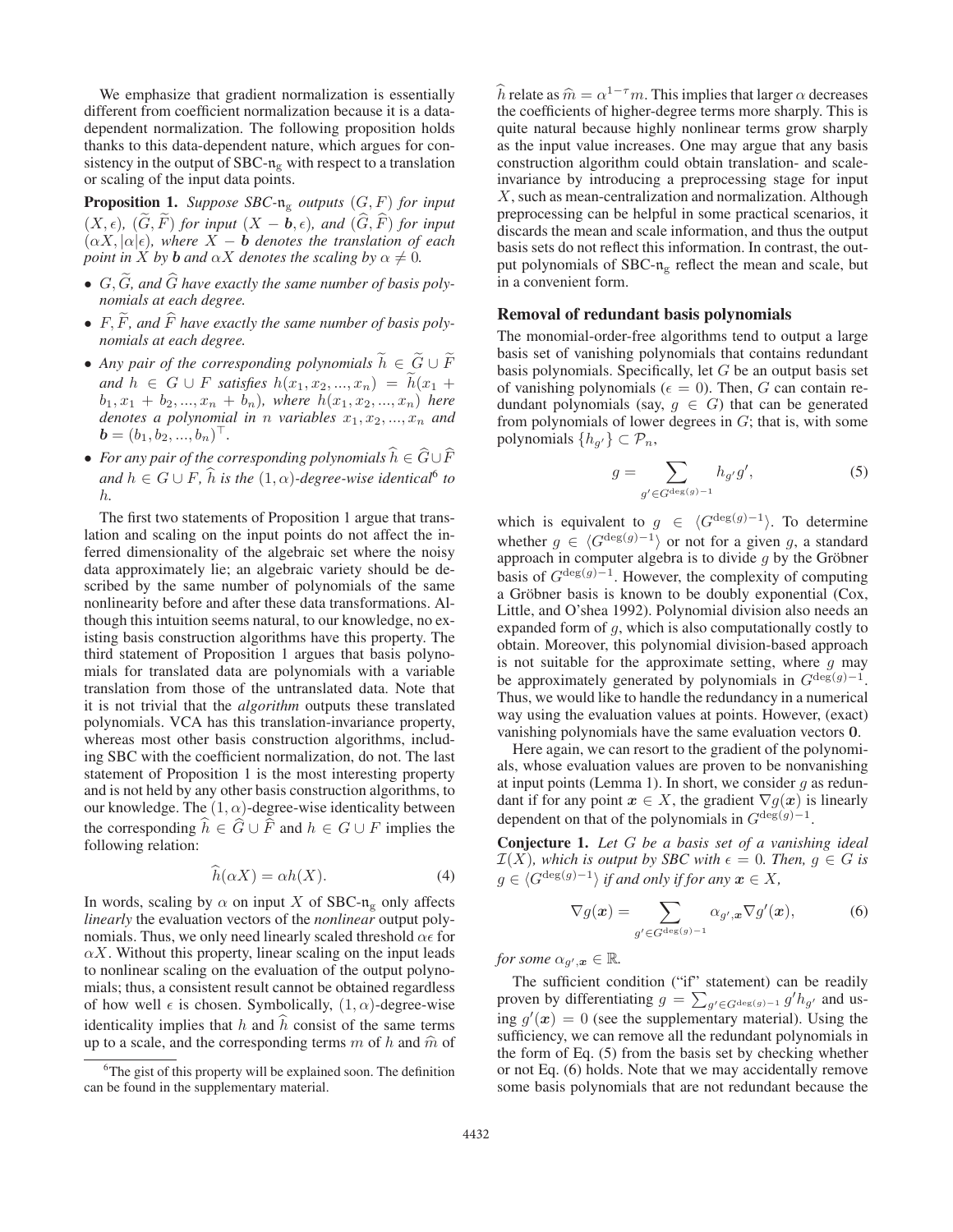necessity ("only if" statement) remains to be proven. Conceptually, the necessity implies that one can know the global (symbolic) relation  $g \in \langle G^{\deg(g)-1} \rangle$  from the local relation Eq. (6) at finitely many points  $X$ . This may not be true for general g and  $G^{\deg(g)-1}$ . However, g and  $G^{\deg(g)-1}$  are both generated in a very restrictive way, and this is why we suspect that this conjecture can be true.

We can support the validity of using Conjecture 1 from another perspective. When Eq. (6) holds, this implies the following: using the basis polynomials of lower degrees, one can generate a polynomial  $\hat{g}$  that takes the same value and gradient as q at all the given points; in short,  $\hat{q}$  behaves identically to  $q$  up to the first order for all the points. According to the spirit of the vanishing ideal—identifying a polynomial only by its behavior for given points—it is reasonable to consider  $q$  as "redundant" for practical use.

Lastly, we describe how to use Conjecture 1 to remove redundant polynomials. Given q and  $G^{\deg(g)-1}$ , we solve the following least squares problem for each  $x \in X$ :

$$
\min_{\boldsymbol{v}\in\mathbb{R}^{|\mathcal{G}^{\deg(g)}-1|}}\|\nabla g(\boldsymbol{x})-\boldsymbol{v}^{\top}\nabla\mathcal{G}^{\deg(g)-1}(\boldsymbol{x})\|,\quad \ \ (7)
$$

where  $\nabla G^{\deg(g)-1}(x) \in \mathbb{R}^{|G^{\deg(g)-1}| \times n}$  is a matrix that stacks  $\nabla g'(x)$  for  $g' \in G^{\deg(g)-1}$  in each row (note that  $\nabla g(x) \in \mathbb{R}^{1 \times n}$ ). This problem has a closed-form solution  $v^{\top} = \nabla g(x) \nabla G^{\deg(g)-1}(x)^{\dagger}$ . If the residual error is zero for all the points in  $X$ , then  $g$  is removed as a redundant polynomial. In the approximately vanishing case ( $\epsilon > 0$ ), we set a threshold for the residual error. The procedure above can be performed during or after basis construction. When the basis construction is not normalized using  $n_{\rm g}$ , it is also necessary to check the linear dependency of the gradient within  $G_t$  (see the supplementary material for details).

## Compute the gradient without differentiation

In our setting, exact gradients for input points can be computed without differentiation. Recall that at degree  $t$ , Step 3 of SBC computes linear combinations of the candidate polynomials in  $C_t$ . Noting that  $C_t$  is generated from the lin-<br>ear combinations of  $C_t^{\text{pre}}$  and  $F^{t-1}$ , any  $h \in \text{span}(C_t)$  can<br>be described as be described as

$$
h = \sum_{c \in C_t^{\text{pre}}} u_c c + \sum_{f \in F^{t-1}} v_f f,
$$

where  $u_c, v_f \in \mathbb{R}$ . Note that  $c \in C_t^{\text{pre}}$  is a product of a polynomial in  $F_t$  and a polynomial in  $F_{t-1}$ . Let  $n \in F_t$ polynomial in  $F_1$  and a polynomial in  $F_{t-1}$ . Let  $p_c \in F_1$ and  $q_c \in F_{t-1}$  be such polynomials, i.e.,  $c = p_c q_c$ . Using the product rule, the evaluation of  $\partial h / \partial x_k$  for  $x \in X$  is then

$$
\frac{\partial h}{\partial x_k}(\boldsymbol{x}) = \sum_{c \in C_t^{\text{pre}}} u_c q_c(\boldsymbol{x}) \frac{\partial p_c}{\partial x_k}(\boldsymbol{x}) + \sum_{c \in C_t^{\text{pre}}} u_c p_c(\boldsymbol{x}) \frac{\partial q_c}{\partial x_k}(\boldsymbol{x}) + \sum_{f \in F^{t-1}} v_f \frac{\partial f}{\partial x_k}(\boldsymbol{x}).
$$
\n(8)

Note that  $p_c(x)$ ,  $q_c(x)$ ,  $(\partial p_c/\partial x_k)(x)$ ,  $(\partial q_c/\partial x_k)(x)$ , and  $(\partial f / \partial x_k)(x)$  have already been calculated in the previous iterations up to degree  $t - 1$ . For degree  $t = 1$ , the gradients

of the linear polynomials are the combination vectors  $v_i$  obtained in Step 2. Thus,  $\nabla h(X)$  can be exactly calculated without differentiation using the results at lower degrees.

Proposition 2. *Suppose we perform SBC for a set of points*  $X \in \mathbb{R}^n$ . At the iteration for degree t, for any polyno*mial*  $h \in \text{span}(C_t \cup F^{t-1})$  *and any point*  $x \in \mathbb{R}^n$ *, we can compute*  $\nabla h(x)$  *without differentiation with a computational cost of*  $O(n|C_t|) = O(nrank(X)|X|)$ *.* 

This computational cost  $O(nrank(X)|X|)$  is quite acceptable, noting that generating  $C_t$  already needs  $O(\text{rank}(X)|X|)$  and solving Eq. (2) needs  $O(|C_t|^3) = O(\text{rank}(X)^3|X|^3)$ . Moreover, in this analysis, we use a very  $O(\text{rank}(X)|X|)$  and solving Eq. (2) needs  $O(|C_t|^3)$  = rough relation  $O(|F_t|) = |X|$ , whereas  $|F_t| \ll |X|$  in practice (see the supplementary material). Giving up the exact calculation, one can further reduce the runtime by restricting the variables and points to be taken into account. That is, a normalized component of a polynomial  $h$  can be  $\widehat{\mathfrak{n}}_{g}(h) = \nabla_{\Omega}h(Y)$ , where  $\Omega \subset \{1, 2, ..., n\}$ ,  $Y \subset X$ , and  $\nabla_{\Omega}h = {\partial h}/{\partial x_i} \mid i \in \Omega$ . For example,  $\Omega$  can be the index set of variables that have large variance and Y as the centroids of clusters on X.

# Results

We compare four basis construction algorithms, VCA, SBC with the coefficient normalization (SBC- $n_c$ ), SBC- $n_g$ , and  $SBC-n<sub>c</sub>$  with the basis reduction. All experiments were performed using Julia implementations on a desktop machine with an eight-core processor and 32 GB memory.

### Basis reduction using the gradient

We confirm that redundant basis sets can be reduced by our basis reduction method. We consider the vanishing ideal of  $X = \{(1, 0), (0, 1), (-1, 0), (0, -1)\}\$ in a noise-free setting, where the exact Gröbner basis and polynomial division can be computed to verify our reduction. As shown in Fig. 1, the VCA basis set consists of five vanishing polynomials and the SBC- $n<sub>g</sub>$  basis set consists of four vanishing polynomials. These basis sets share two polynomials,  $g_1 = x^2 + y^2$  − 1 and  $q_2 = xy$  (the constant scale is ignored). A simple calculation using the Gröbner basis of  ${g_1, g_2}$  reveals that the other polynomials in each basis set can be generated by  ${g_1, g_2}$ . Using our basis reduction method, both basis sets were successfully reduced to  ${g_1, g_2}$ . Other examples and the noisy case can be found in the supplementary material.

#### Comparison of basis sets

We construct two datasets  $(D_1 \text{ and } D_2)$ , respectively) from two algebraic varieties: (i) triple concentric ellipses (radii ( $\sqrt{2}$ ,  $1/\sqrt{2}$ ),  $(2\sqrt{2}, 2/\sqrt{2})$ , and  $(3\sqrt{2}, 3/\sqrt{2})$ ) with  $3\pi/4$ rotation and (ii)  $\{x_1x_3 - x_2^2, x_1^3 - x_2x_3\}$ . From each of them, 75 points and 100 points are randomly sampled. Five additional variables  $y_i = k_i x_1 + (1 - k_i)x_2$  for  $k_i \in$  $\{0.0, 0.2, 0.5, 0.8, 1.0\}$  are added to the former and nine additional variables  $y_i = k_i x_1 + l_i x_2 + (1 - k_i - l_i)x_3$  for  $(k_i, l_i) \in \{0.2, 0.5, 0.8\}^2$  are added to the latter. Then, sampled points are mean-centralized and perturbed by additive Gaussian noise. The mean of the noise is set to zero, and the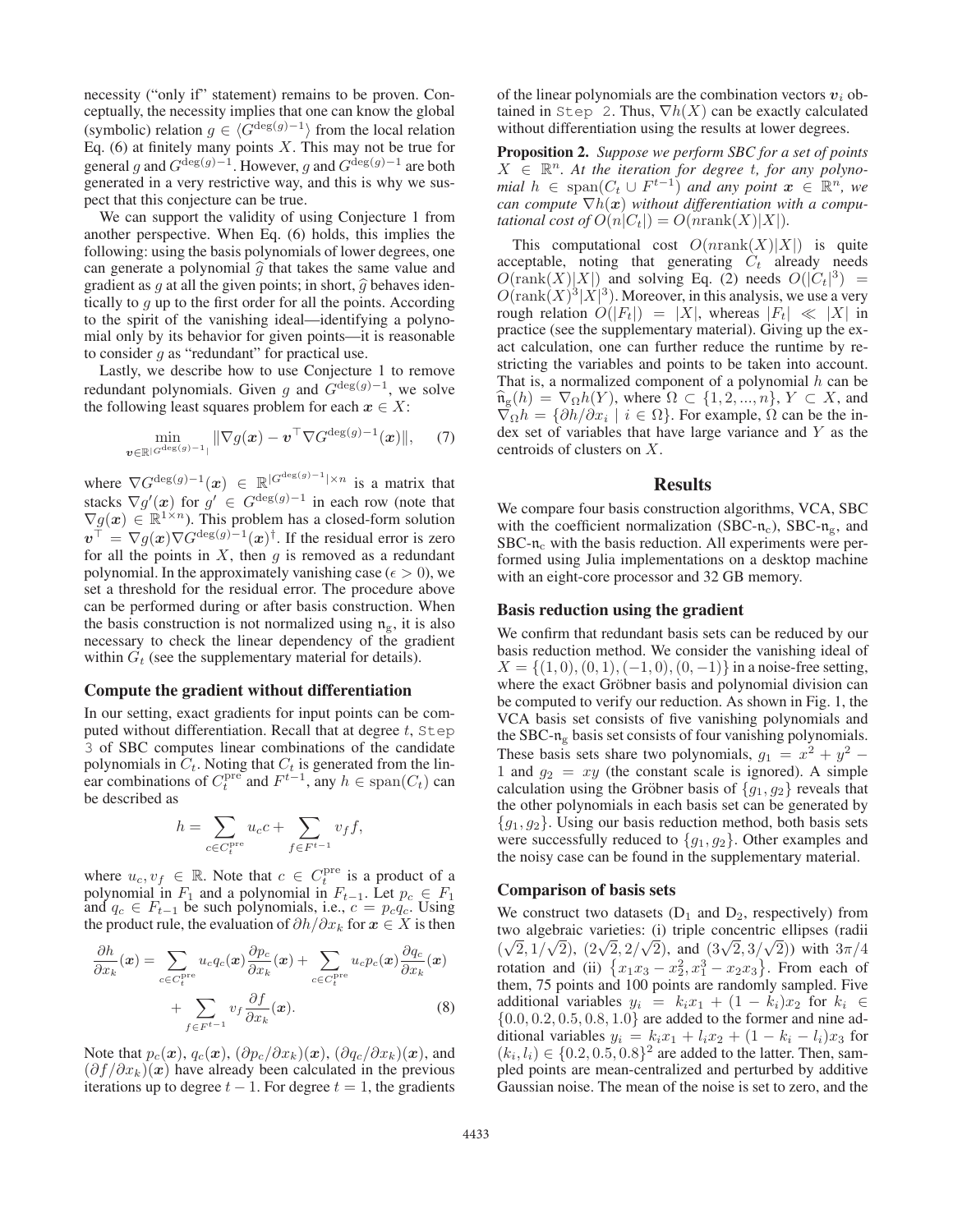

Figure 1: Sets of vanishing polynomials obtained by VCA (left panel) and by SBC-n<sub>g</sub> (right panel). Both sets contain redundant basis polynomials (the last three in the left panel and the last two in the right panel), which can be efficiently removed by the proposed method based on Conjecture 1.

Table 1: Comparison of basis sets obtained by SBC with different normalization ( $n_c$  and  $n_g$ ). Here, *n-ratio* denotes the ratio of the largest norm to the smallest norm of the polynomials in the basis set with respect to n.

|                |                                           | # of bases | $\mathfrak{n}_c$ -ratio | $\mathfrak{n}_{\alpha}$ -ratio | runtime (ms) |
|----------------|-------------------------------------------|------------|-------------------------|--------------------------------|--------------|
| $\mathsf{D}_1$ | $\mathfrak{n}_{\rm c}$                    |            | 1.00                    | $12.2e+2$                      | $48.0e+1$    |
|                | $\mathfrak{n}_{\mathfrak{C}}$             | 30         | 46.6                    | $00^{\circ}$                   | 13.4         |
| $\mathsf{D}_2$ | $\mathfrak{n}_{\rm c}$                    | 70         | 1.00                    | $19.6e + 2$                    | $17.5e + 3$  |
|                | $\mathfrak{n}_{\scriptscriptstyle\sigma}$ | 33         | 76.9                    | .00                            | 1.4          |

standard deviation is set to 5% of the average absolute value of the points. The parameter  $\epsilon$  is selected so that (i) the number of linear vanishing polynomials in the basis set agrees with the number of additional variables  $y_i$  and (ii) except for these linear polynomials, the lowest degree (say,  $d_{\min}$ ) of the polynomials agree with that of the Gröbner basis of the target variety and the number of degree- $d_{\min}$  polynomials in the basis set agrees with or exceeds that of the Gröbner basis. Refer to the supplementary material for details. As can be seen from Table 1, SBC- $n<sub>g</sub>$  runs substantially faster than SBC-n<sub>c</sub> (about 10 times faster in  $D_1$  and about 10<sup>3</sup> times faster in  $D_2$ ). Here, n-ratio denotes the ratio of the largest to smallest norms of the polynomials in a basis set with respect to n. Hence,  $n_c$ -ratio and  $n_g$ -ratio are unity for SBC- $n_c$ and SBC- $n_{\rm g}$ , respectively. Here, VCA is not compared because a proper  $\epsilon$  could not be found; if the correct number of linear vanishing polynomials were found by VCA, then the degree- $d_{\min}$  polynomials could not be found, and vice versa. This implies the importance of sidestepping the spurious vanishing problem by normalization.

### Classification

We compared the basis sets obtained by different basis construction algorithms in the classification tasks. This experiment aims at observing the output of basis construction algorithms for data points not lying on an algebraic variety, and for  $\epsilon$  that is tuned for a lower classification error. Following (Livni et al. 2013), the feature vector  $\mathcal{F}(x)$  of a data point *x* was defined as

$$
\mathcal{F}(\boldsymbol{x}) = \left(\cdots, \underbrace{\left|g_1^{(i)}(\boldsymbol{x})\right|, \cdots, \left|g_{|G_i|}^{(i)}(\boldsymbol{x})\right|, \cdots}_{G_i}, \cdots\right)^{\top}, \qquad (9)
$$

Table 2: Classification results. Here, *dim.* denotes the dimensionality of the extracted features, i.e., the length of  $\mathcal{F}(\boldsymbol{x})$ , and *br.* denotes the basis reduction. The result of the linear classifier (LC) is shown for reference. The results were averaged over ten independent runs.

|         |       | <b>VCA</b> |                        | <b>SBC</b>                  |                  | LC   |
|---------|-------|------------|------------------------|-----------------------------|------------------|------|
|         |       |            | $\mathfrak{n}_{\rm c}$ | $\mathfrak{n}_{\mathrm{g}}$ | $n_{\rm g}$ +br. |      |
| Iris    | dim.  | 80.0       | 44.7                   | 148                         | 24.4             |      |
|         | error | 0.04       | 0.03                   | 0.04                        | 0.08             | 0.17 |
| Vowel   | dim.  | 4744       | 3144                   | 3033                        | 254              | 13   |
|         | error | 0.44       | 0.33                   | 0.45                        | 0.40             | 0.67 |
| Vehicle | dim.  | 8205       | 6197                   | 5223                        | 260              | 18   |
|         | error | 0.18       | 0.22                   | 0.16                        | 0.25             | 0.28 |

where  $G_i = \{g_1^{(i)}, ..., g_{|G_i|}^{(i)}\}$  is the basis set computed for the data points of the *i*-th class. Because of its construction, the  $G_i$  part of  $\mathcal{F}(\boldsymbol{x})$  is expected to take small values if x belongs to the *i*-th class. We trained  $\ell_2$ -regularized logistic regression with a one-versus-the-rest strategy using LIBLINEAR (Fan et al. 2008). We used three small standard datasets (Iris, Vowel, and Vehicle) from the UCI dataset repository (Lichman 2013). Parameter  $\epsilon$  was selected by 3fold cross-validation. Because Iris and Vehicle do not have prespecified training and test sets, we randomly split each dataset into a training set (60%) and test set (40%), which were mean-centralized and normalized so that the mean norm of data points is equal to one. The result is summarized in Table 2. Both SBC- $n_c$  and SBC- $n_g$  achieved a classification error that is comparable or lower than that of VCA with a much lower dimensionality of feature vectors. In particular, the basis reduction drastically reduces the dimensionality of the feature with a slight change in error. Interestingly, the classification error of VCA is mostly comparable with that of other methods despite many spurious vanishing polynomials and redundant polynomials. We consider this is because these polynomials have little effect on the training of a classifier; spurious vanishing polynomials just extend the feature vector with entries that are close to zero, and redundant basis polynomials behaves like a "copy" of other non-redundant basis polynomials. It is interesting to construct the feature vector using discriminative information between classes using discriminative basis construction algorithms, e.g., (Király, Kreuzer, and Theran 2014; Hou, Nie, and Tao 2016). One can consider normalization